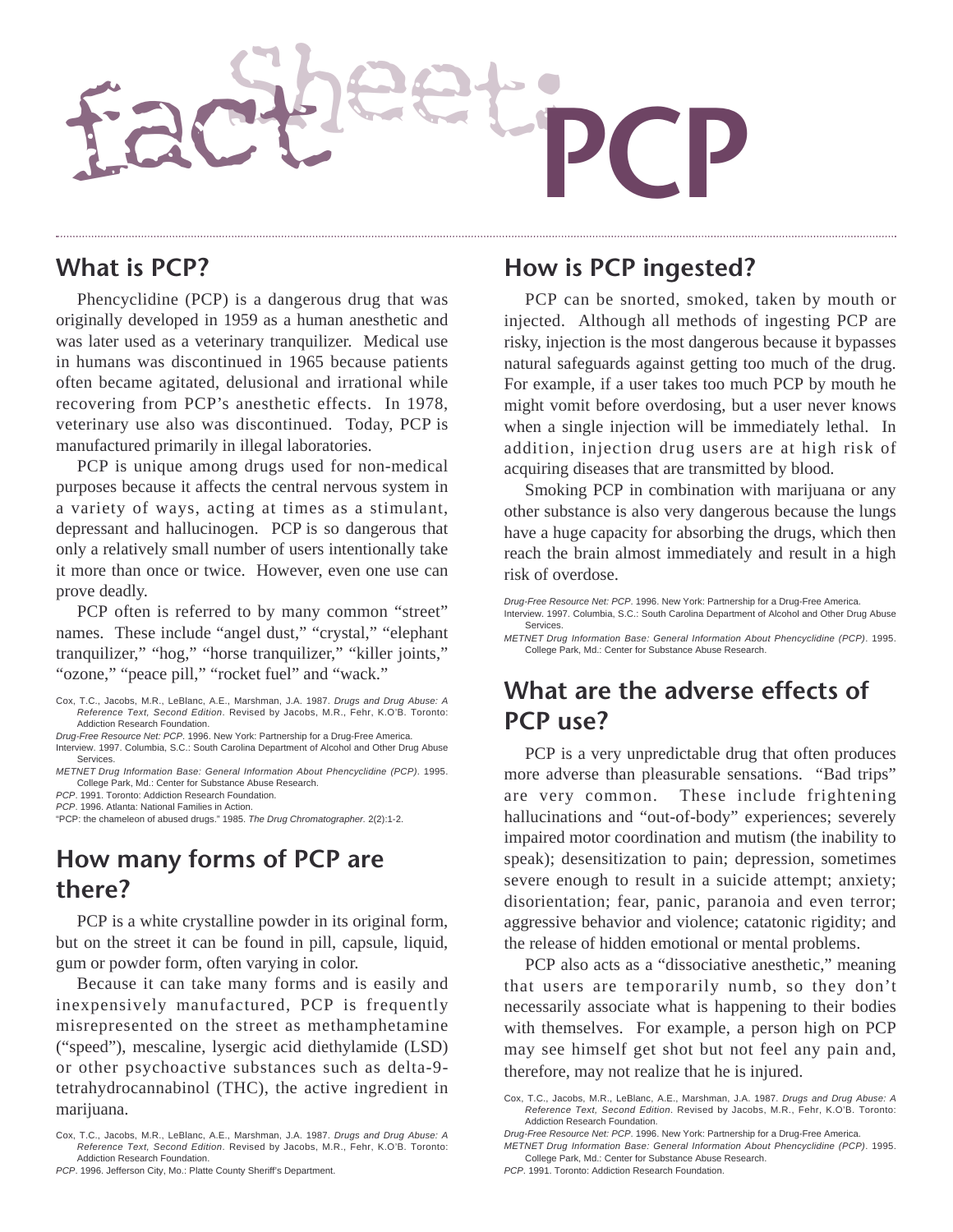

#### **How common is PCP use?**

In 1997, 3.3 percent of the U.S. population ages 12 and older — or almost 6.5 million individuals reported using PCP at least once during their lives. Only 0.2 percent — or about 369,000 individuals — reported using PCP in the past year. However, in 1998, 1 percent of all high school seniors reported using PCP in the past 30 days.

An overwhelming majority of PCP users are white males. While PCP use is highest in the Northeastern and Western parts of the country, South Carolina is not immune to the problem. In 1995, 1.7 percent of all South Carolina eighth-, 10th- and 12th-graders reported using PCP or a similar hallucinogen (ecstasy, mushrooms or peyote) in the past 30 days.

#### **Is PCP addictive?**

According to the *Diagnostic and Statistical Manual of Mental Disorders, Fourth Edition* (*DSM-IV*) published by the American Psychiatric Association, the symptoms of addiction fall into three categories: (1) compulsion or loss of control — taking more than intended, unsuccessfully trying to stop and spending too much time under the influence or recovering from the drug's effects; (2) tolerance — including withdrawal symptoms when drug use is discontinued; and (3) impairment — using the drug despite adverse effects and preoccupation with the drug over everything else.

PCP can meet all three criteria. Although PCP withdrawal signs and symptoms have only been observed among laboratory animals and infants born with PCP in their systems, "cravings" have been reported by individual heavy users.

Tolerance can occur because regular PCP users usually need to increase their intake of the drug in order to maintain the "high."

Psychological dependence can develop with prolonged use of PCP, and use may continue despite medical or psychological problems associated with the drug. It should be noted that, because of its extremely unpredictable nature, even occasional users of PCP are at high risk of developing social and legal difficulties associated with drug use.

Cox, T.C., Jacobs, M.R., LeBlanc, A.E., Marshman, J.A. 1987. Drugs and Drug Abuse: A Reference Text, Second Edition. Revised by Jacobs, M.R., Fehr, K.O'B. Toronto: Addiction Research Foundation.

Diagnostic and Statistical Manual of Mental Disorders, Fourth Edition. 1994. Washington: American Psychiatric Association.

METNET Drug Information Base: General Information About Phencyclidine (PCP). 1995. College Park, Md.: Center for Substance Abuse Research.

PCP. 1991. Toronto: Addiction Research Foundation

## **Does PCP have medicinal value?**

Not any longer. Although PCP was developed as a human anesthetic and later used as a veterinary tranquilizer, the drug is no longer used for these purposes by either physicians or veterinarians. Nevertheless, PCP is still classified by the U.S. Drug Enforcement Administration and the South Carolina Code of Laws as a Schedule II drug. This means that PCP is legal only with a prescription (although prescriptions are rarely if ever written for the drug); it has a high potential for abuse; and its use can lead to severe psychological dependence. Interestingly, however, there are four common PCP analogs, or variations of the drug, that exist today, all of which are classified as Schedule I drugs. This means that these substances, known as PCE, PCPy, TCP and TCPy, have a high potential for abuse and can lead to severe psychological dependence like PCP, but they have no currently accepted medical use in the United States.

Cox, T.C., Jacobs, M.R., LeBlanc, A.E., Marshman, J.A. 1987. Drugs and Drug Abuse: A Reference Text, Second Edition. Revised by Jacobs, M.R., Fehr, K.O'B. Toronto: Addiction Research Foundation.

Inciardi, J.A. 1992. The War on Drugs II. Mountain View, Calif.: Mayfield Publishing Co. South Carolina Code of Laws. 44-53-210.

Telephone interview. 1997. Washington, D.C.: U.S. Drug Enforcement Administration. Telephone interview. 1997. Columbia, S.C.: U.S. Drug Enforcement Administration.

# **Can PCP use cause medical problems?**

Yes. Many medical problems are associated with PCP use. These include memory loss; speech difficulties; weight loss; birth defects in children born to PCP users; HIV/AIDS and hepatitis (among injection users); and kidney failure. Furthermore, use of PCP among adolescents can interfere with hormones related to normal growth and development as well as with the overall learning process.

Cox, T.C., Jacobs, M.R., LeBlanc, A.E., Marshman, J.A. 1987. Drugs and Drug Abuse: A Reference Text, Second Edition. Revised by Jacobs, M.R., Fehr, K.O'B. Toronto: Addiction Research Foundation.

METNET Drug Information Base: General Information About Phencyclidine (PCP). 1995. College Park, Md.: Center for Substance Abuse Research.

PCP. 1991. Toronto: Addiction Research Foundation.

National Household Survey on Drug Abuse. 1997. Chicago, Ill: Substance Abuse and Mental Health Services Administration.

PCP Use in Last 30 Days: High School Seniors, United States. 1998. Rockville, Md.: National Institute on Drug Abuse.

South Carolina Prevention Needs Assessment Survey: Grades 8, 10 and 12. 1997. Columbia, S.C.: South Carolina Department of Alcohol and Other Drug Abuse Services.

Drug-Free Resource Net: PCP. 1996. New York: Partnership for a Drug-Free America.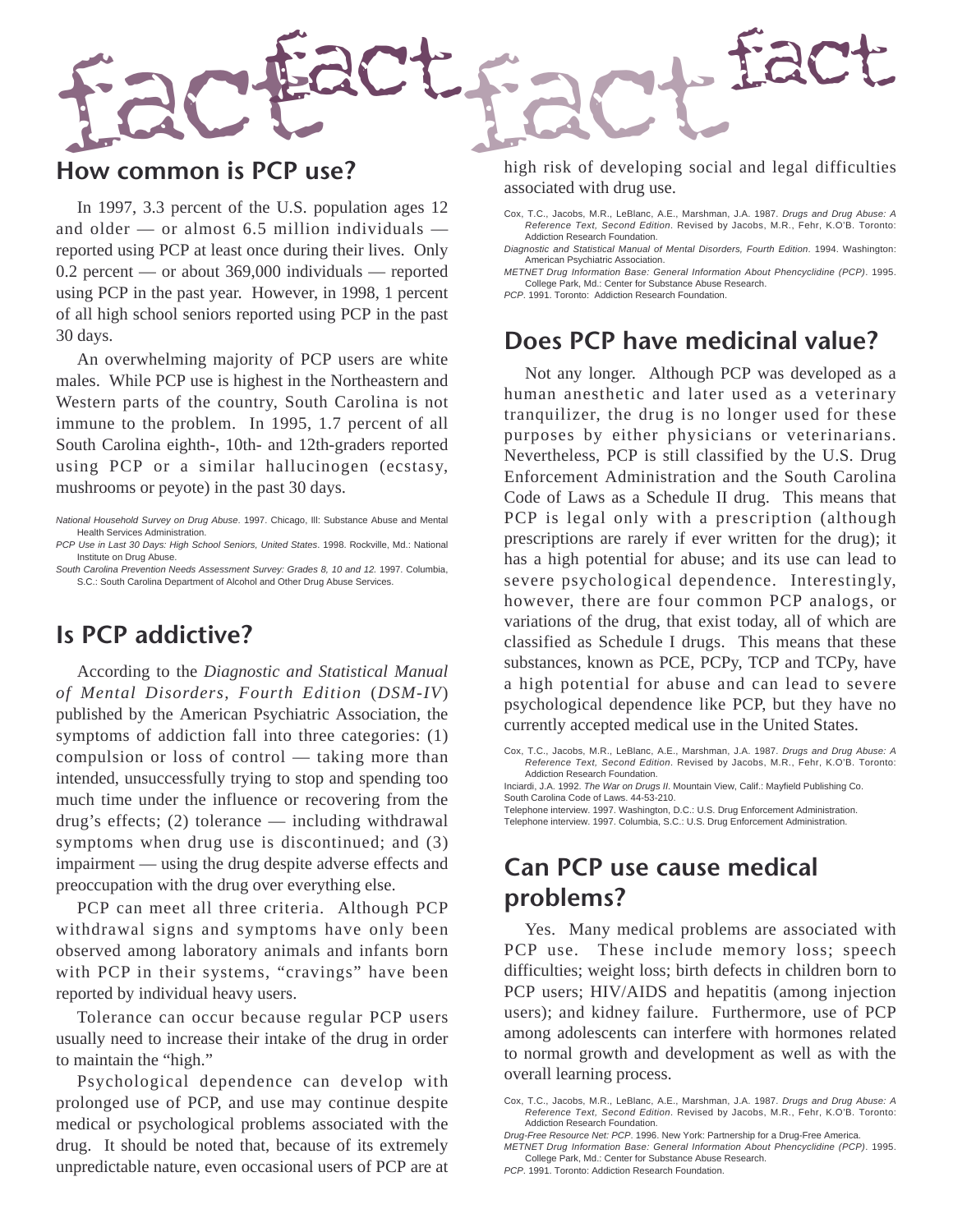

# **Can PCP cause psychological problems?**

Yes. PCP can produce "very severe traumatic psychic effects" even at low doses. In addition to releasing hidden emotional or mental problems, effects of the drug sometimes mimic primary symptoms of schizophrenia — such as delusions, mental turmoil and a sensation of distance from the environment — and can last up to two weeks. Users may also experience "flashbacks" weeks, months or even years after using PCP just once.

Drug-Free Resource Net: PCP. 1996. New York: Partnership for a Drug-Free America. PCP. 1991. Toronto: Addiction Research Foundation.

# **What is the link between PCP and violent behavior?**

Violence and severe agitation occur in about one-third of all PCP users, many of whom have no history of psychological problems. Suicides, homicides and selfmutilation all have been associated with use of the drug. The reported "feelings of power" combined with the anesthetic and dissociative effects of PCP often cause extreme behavior. Examples of PCP-induced violent behavior include a man who mutilated his eyeballs with his own hands and a woman, claiming she was "covered with insects," who literally ripped the skin off her face. There is no way of knowing which PCP "trip" will lead to violent behavior; therefore, there is no way of preventing it.

Cox, T.C., Jacobs, M.R., LeBlanc, A.E., Marshman, J.A. 1987. Drugs and Drug Abuse: A Reference Text, Second Edition. Revised by Jacobs, M.R., Fehr, K.O'B. Toronto: Addiction Research Foundation.

Drug-Free Resource Net: PCP. 1996. New York: Partnership for a Drug-Free America. Johnson, J. 1990. PCP Spells Trouble: The Listen Drug Fact Series. Silver Spring, Md.: The

Health Connection. METNET Drug Information Base: General Information About Phencyclidine (PCP). 1995. Rockville, Md.: Center for Substance Abuse Research.

#### **Is PCP dangerous?**

Yes, for several reasons.

First, the disorientation and numbness that accompany PCP can lead to serious accidents. Many PCP users have frozen to death because they couldn't feel the cold literally freezing the life out of their bodies; others have drowned because they failed to notice the water filling their lungs.

Second, because PCP is manufactured in illegal and often unsanitary laboratories and sold on the street, users have no way of knowing how much PCP each dose contains. The purity and potency of street PCP is questionable. For example, in one analysis of street samples, PCP content ranged from 1.3 mg to 81 mg per unit dose.

Third, PCP is inexpensive to manufacture and comes in many forms. Dealers often pass it off as other drugs, most commonly THC (the active ingredient in marijuana), methamphetamine, mescaline and LSD. Therefore, a person taking a THC pill to "mellow out" or "get stoned" may start behaving very violently.

Finally, people who inject PCP and share needles are at high risk of acquiring HIV/AIDS and hepatitis.

Cox, T.C., Jacobs, M.R., LeBlanc, A.E., Marshman, J.A. 1987. Drugs and Drug Abuse: A Reference Text, Second Edition. Revised by Jacobs, M.R., Fehr, K.O'B. Toronto: Addiction Research Foundation.

Drug-Free Resource Net: PCP. 1996. New York: Partnership for a Drug-Free America. METNET Drug Information Base: General Information About Phencyclidine (PCP). 1995. College Park, Md.: Center for Substance Abuse Research.

# **How great is the risk of PCP overdose?**

Because single doses of "street" PCP vary greatly, overdoses can easily occur. A little too much PCP causes an individual to enter a state of surgical anesthesia and, at very high doses, coma, convulsions and death — usually from respiratory arrest — can occur.

In addition to death due to respiratory arrest, PCP overdoses can cause heart failure, dramatic increases in body temperature (above 105 degrees Fahrenheit) leading to brain damage and/or death, hemorrhaging of the brain's blood vessels and kidney failure.

The risk of overdose increases dramatically when PCP is used with other drugs, particularly nitrous oxide or central nervous system depressants including alcohol, benzodiazepines and narcotics. Five out of six people who die from a PCP overdose in the United States have been taking at least one other drug.

Cox, T.C., Jacobs, M.R., LeBlanc, A.E., Marshman, J.A. 1987. Drugs and Drug Abuse: A Reference Text, Second Edition. Revised by Jacobs, M.R., Fehr, K.O'B. Toronto: Addiction Research Foundation.

Drug-Free Resource Net: PCP. 1996. New York: Partnership for a Drug-Free America.

METNET Drug Information Base: General Information About Phencyclidine (PCP). 1995. College Park, Md.: Center for Substance Abuse Research.

#### **Do PCP users typically use other drugs?**

Yes. Despite obvious dangers, PCP is used with virtually every other drug. It is taken with alcohol or other central nervous system depressants, often with

Cox, T.C., Jacobs, M.R., LeBlanc, A.E., Marshman, J.A. 1987. Drugs and Drug Abuse: A Reference Text, Second Edition. Revised by Jacobs, M.R., Fehr, K.O'B. Toronto: Addiction Research Foundation.